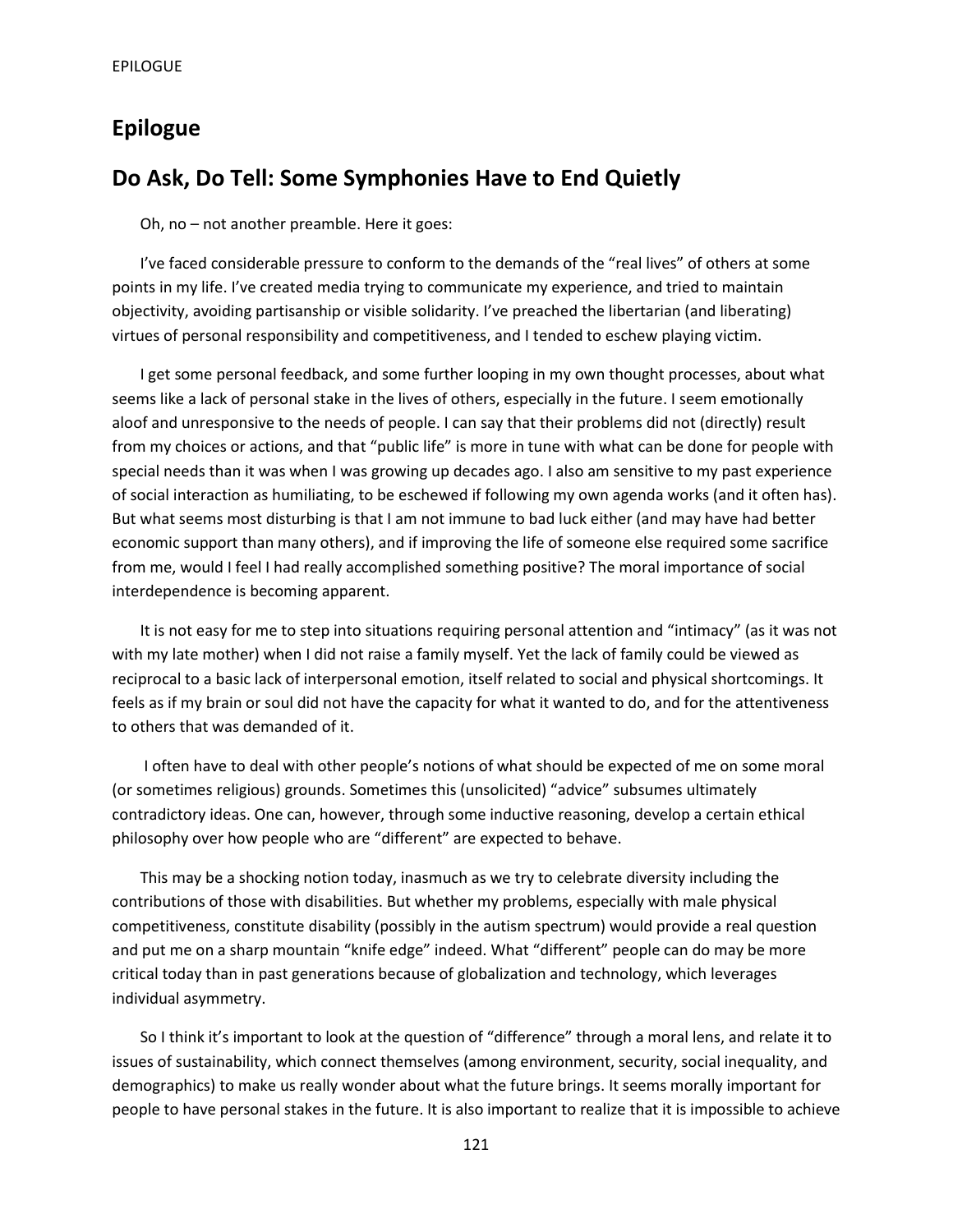all policy goals perfectly and simultaneously, such as "equality," privacy, security, and intergenerational responsibility. Trade-offs and choices have to be made.

Although the pressure on me came about at first with respect to self-expression and maybe limelight seeking, the "energy" transferred to concerns about my homosexuality early in the college years. I've never found "immutability" a completely satisfactory justification for modern ideas of open acceptance and equality, because the arguments don't completely work in other areas where clearly destructive behaviors (directly impacting others) may occur. My own experience, influenced by physical issues with logical learning toward social upward affiliation, may not be as typical as I used to think. Still, I have always (ever since my first cultural skirmish at college in the early 1960s) wondered why others made my lack of heterosexual passion their business and would punish me for it. I think we know some of the answer: reproduction, and the whole familial social structure it maintains, is important to others (particularly if you're an only child). In some families, especially if expressive individual opportunities are limited, it can become "the" issue. In my case, some people seemed distracted by my tendency to "notice" men and develop a lot of fantasy substance around it; others could fear that I was setting a dangerous example for individuals on the edge, perhaps discouraging some from having families at all, possibly promoting ultimately a new and subtly dangerous form of self-righteousness. But no boy grows up wanting to be "just" a father; something similar now holds for many young women today, too.

In some situations, men are expected to join in cohesion to protect women and children in a community, although that perspective has been largely defused. Religious authority, most of all the Vatican (as well as fundamentalism in many faiths) likes to emphasize openness to sharing the personal sacrifice and personal complementarity that comes in sustaining a community. One way to impress this was to articulate a rule that sexuality should be experienced only in the setting of permanent monogamous (heterosexual) marriage open to procreation as long as possible. That way, a lot of family responsibility was guaranteed to be shared by everyone "no matter what." Such a rule affects persons of different emotional tempers very disparately. Yet, spiritual authorities say that variability of personal sacrifice required in a community is inevitable. Because of the entropy and sense of meaning in any community, no one should live without owning up to the need for complementarity or at least polarity. Such a theory sounds like it would maintain social stability and sustainability, but it obviously can facilitate an existing authoritarian religious, economic or political power structure, and it can remain to oblivious to existing injustices for generations (look at slavery and segregation, which used to comport with "family values").

It seems important to me to look at "personal responsibility" systematically in a broader manner, about how individuals with such different temperament and capabilities share the more difficult risks (both physical and emotional) in a culture that faces real issues to its sustainability. I don't see easy or perfect answers.

This closing essay, this main course, will be a bit like a sermon and something like a final exam.

It's typical, especially in humanities courses, for a final to start with an enumeration of passages or incidents that are to be identified or woven together in a discussion.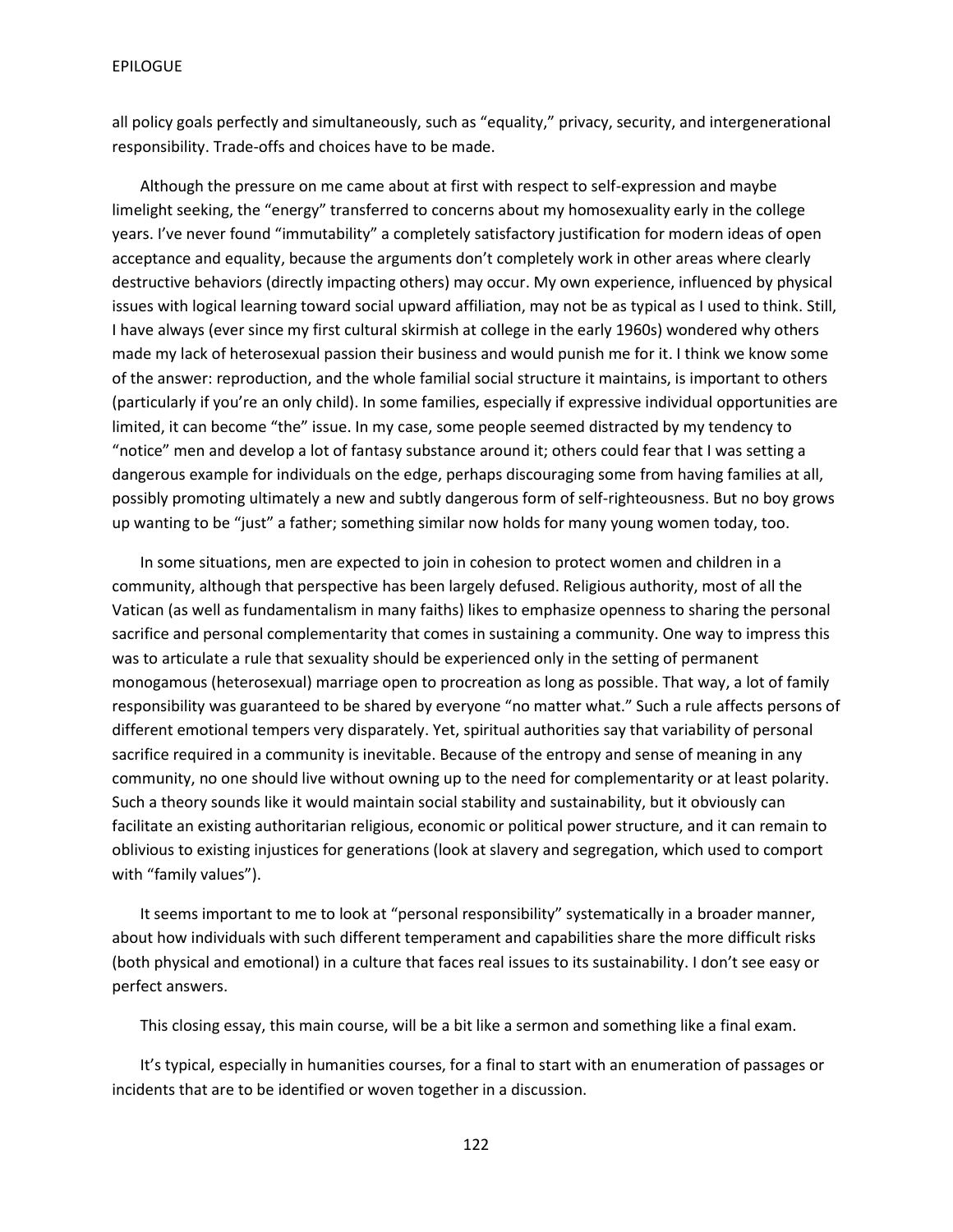So I'll name or point to a few more "visuals" of incidents "from my life."

One (1998): On a late spring evening, a good friend, graduating from a nearby Twin Cities college, shows up in his shorts at Embers for dinner. During the dinner I show him all the Rosenfels literature. We have the discussion of the dichotomy between "winning converts" and "winning arguments." Even he wants me to try to "win converts" through ballot access petitioning drives, at least. The next day, the restaurant closes to make room for University of Minnesota expansion. Later, at a ballot access petitioning exercise in a small Minnesota town, the women do better than the men. It's summer, even up north.

Two (2003): Working on the "floor" as a debt collector, I remind a debtor that his bill is "only" \$65. He asks if I will pay it for him personally.

Three (2003): A recruiter for a company that will try to round up whole life policyholders and convert them to term says, "We give you the words." What? I am a writer already. He gets defensive quickly.

Four (2010): A chaplain from hospice reminds me of my declining mother's sense of humor.

Five (1961): When coming back to see me "at home" after my William and Mary expulsion, a high school friend says that with me, a handshake is like a kiss.

Six (1956): On a misty spring morning, I leave home for school with makeup on my hands. I will appear, with the mixed chorus, in the school operetta, *The Sunbonnet Girl*. I'm a little uncomfortable with lotions being put on my body. A few weeks later, I leave for school for "my short-sleeves debut."

Seven (1958): I hit a home run in my back yard and win a "league" softball game with a walk-off.

Eight (1968): On arriving at "tent city" in Fort Jackson, SC Basic, we're so shell-shocked that we urinate in a washbasin in a common latrine. Later, a "Special Training" (aka special education) company commander says we could be here six months, and recounts the story of a draftee who had said that morning, "I want a discharge from the United States Army." In three weeks, I pass the PCPT, running the mile in 7:18.

Nine (1977): A friend tells me how he was laid off from his teaching job in Brooklyn because he was single, and then about his weekend at a Moonie retreat as he looks for another job.

Ten (1972): A pastor at my parents' church preaches about "The Rich Young Ruler," after my own admissions in an encounter group. He says that none of us know who is "good." He equivocates, however, on the limit of unconditional love and compassion, saying it belongs to the world of motherhood.

Eleven (2007): Another pastor speaks about the "Parable of the Talents" (Matthew 25:14-30). All things come to mind: some people are given "more" than others, but are they supposed to use it just to win converts? (Mormon young men pay to go on their missions to proselytize).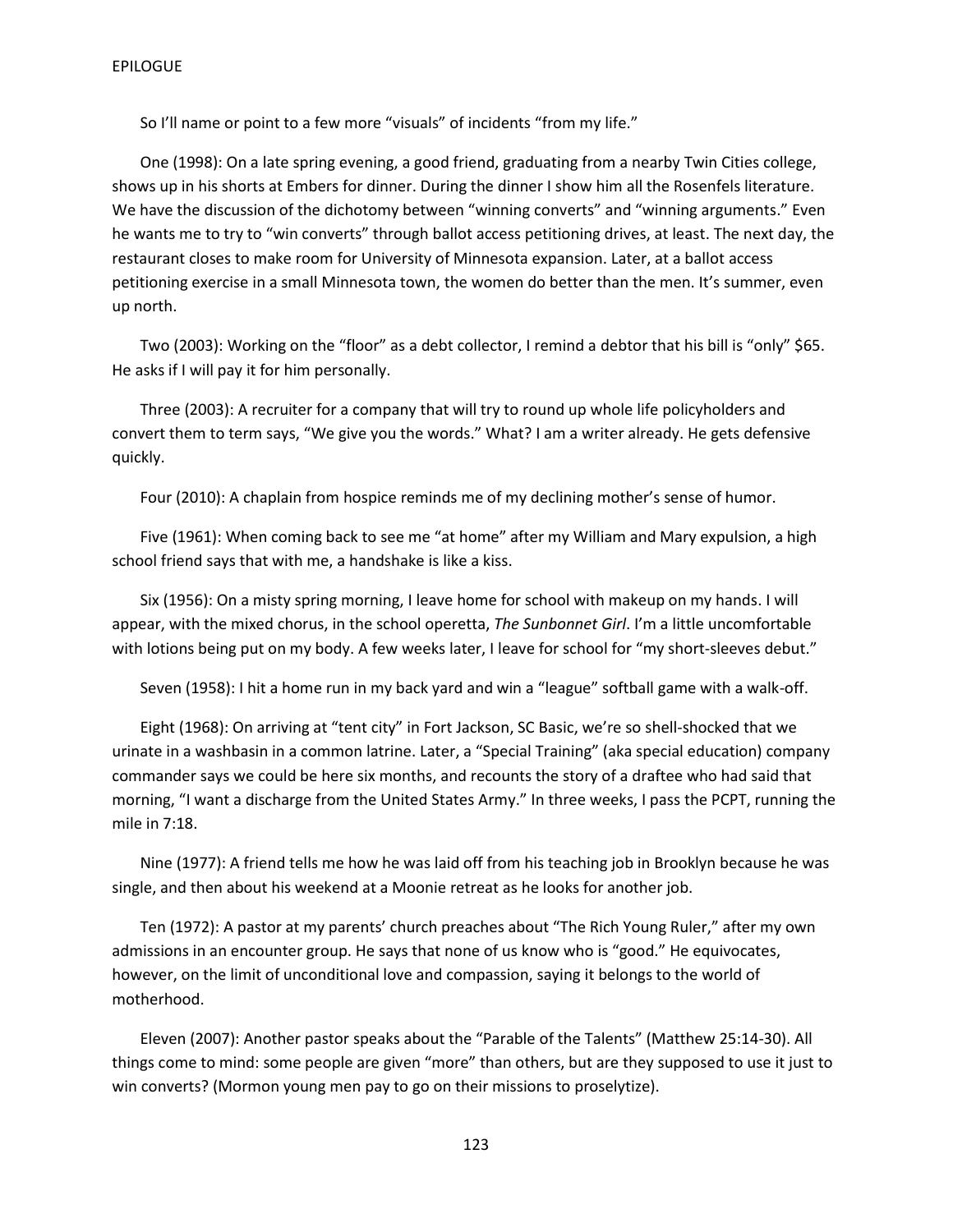Twelve (1996): I have gotten in to a party at the House of Representatives. But I am asked if I would like to "serve food" to pay my dues.

Thirteen (1980): I find a "lost everything" message at MCC Dallas and take someone in. His being home will prevent one burglary later.

Fourteen (1968): A drill sergeant says my problem is "too much education" and then asks "Where you from?" Later, on KP, another EM asks how many jobs I've had and how many I've been fired from. Zero.

Fifteen (2010): A local outdoor market in Arlington has a "Be Brave and Shave" fundraiser for cancer. I decline to be shaved (I don't need to), but blog about it.

Sixteen (1969): A fellow soldier at Fort Eustis mimics me by screaming, "From each according to his ability, to each according to his needs." He recognized the core concept from Marx only at the policy, not local level. That soldier was fond of acting out Tiny Tim ("O, go way butterfly") and of uttering the onomatopoeia "thmooth". I don't know that I had "recruited" the guy, but at least I "unconverted" him away from his genealogy charts.

Okay, those are the 16, or even more numerous "parts" of my final exam question.

Let's set up the train of thought. I have been motivated by what happened to understand what people wanted from me, why they wanted it, and why they sometimes interfered. "I wasn't hurting anyone." I have a sense that "they" thought I could become a burden on the group, slow it down, and jeopardize the survival of everyone. Now, I have to say what my own "goals" were. On one level, it was self-expression: first music, and then "giving others the words." It was recognition, which isn't the same as attention (despite what "they" say).

Others, it seemed, were determined that I would join their teams and play by rules that they had made. I was even expected to root for their purposes, to join in their song. In recent years, I have been particularly impressed by the way people want me to join in augmenting their social capital and even taking care of their children, when they don't grasp that some decades back I would have been seen as morally and perhaps biologically unfit, and how recently I've managed to do pretty well by keeping a personal distance, observing, and treating the mainstream world of social ties and procreation as optional. The idea of expecting participation from someone like me in the social capital of others may come from focused religious precepts, but now "generativity" (as a moral requirement of everyone) seems to apply to sustainability for a whole civilization. We can't afford to allow some "special" people to waste the futures of the unconceived as if nothing mattered once they are gone.

Practically all major religions, Abrahamic religions at least, place a lot of emphasis on "common good" and sustainable future for some group of people (such as "the Jews" in the Old Testament). All religions expect the individual to accommodate himself to and sometimes "sacrifice" (differently) for the needs of the group. Obviously, this can encourage abuse by the leadership of "the group." There is a general impression that over time and generations, things get better for the individual, and ideas like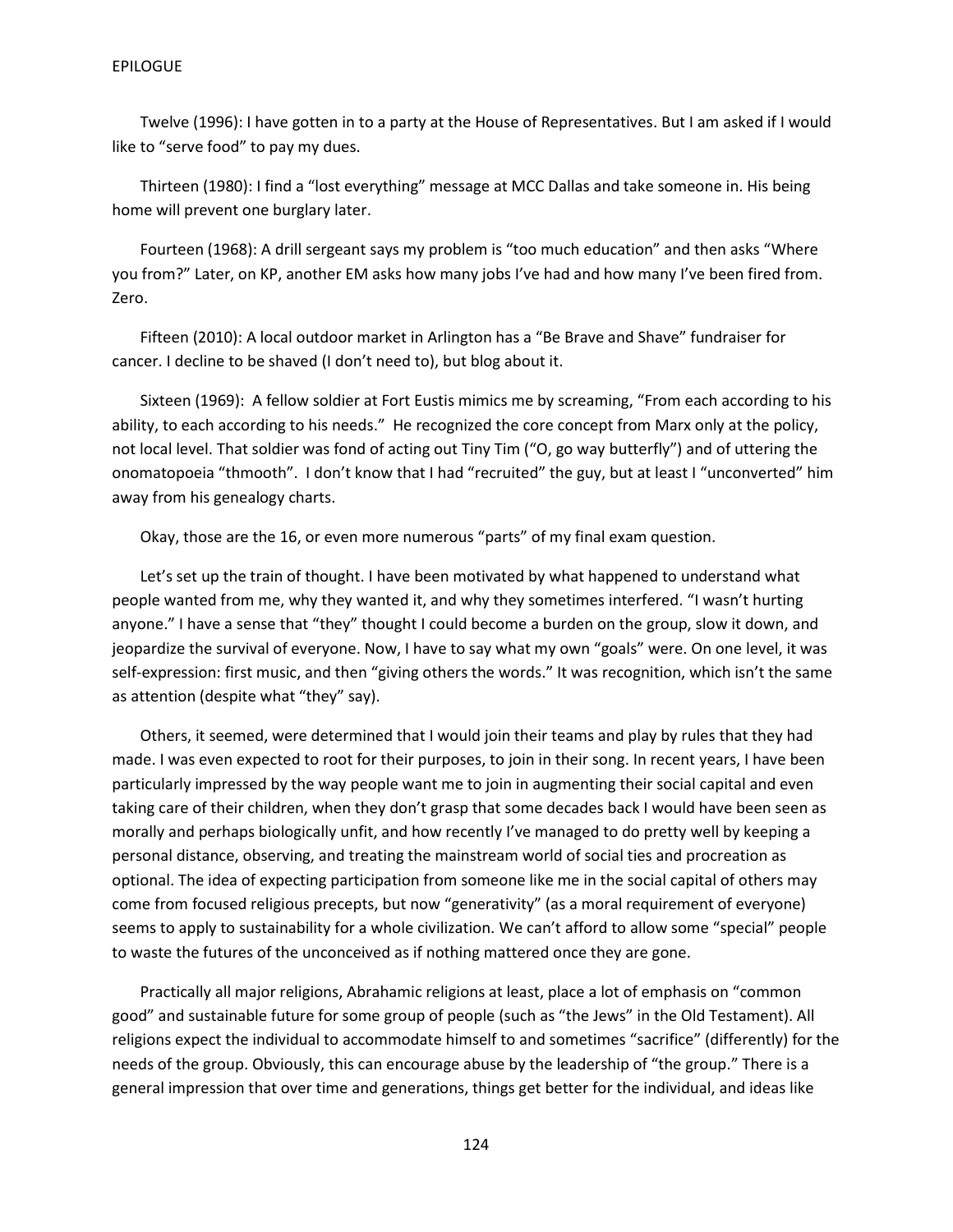equality and justice for the individual can germinate. But this always requires personal and "unequal" sacrifice. Eventually, a culture has to deal with its notion of the value of every human life. To deal with some of the inevitable contradictions that follow, Christianity introduces the idea of salvation by grace. It's necessary. And individual people have to deal with it. Life has to be unfair to become fairer, eventually. (Think about those talents. And rent *So Dear to My Heart*.)

Now, my own "fundamental problem" – with how others perceive me and with my getting my message out – is my insistence of following goals I have chosen for myself. The writings of Paul Rosenfels showed how this is an attribute of an "unbalanced personality." Over the years, that has gotten easier to do, but recently this became challenging for me again.

But over the years, three or four major aspects of my "problem" stand out and stitch themselves together.

The first of these is my use of "upward affiliation" in relationships. I explained this at the opening of Chapter 2. Now it can happen with either heterosexual or gay relationships, but in the context of male homosexuality it seems particularly sharp-edged. Remember, society was presented as a competitive enterprise to me when I was growing up. Those who did less well wound up with a lower "station in life," serving others, or sometimes became cannon fodder in the military draft. Why, then, wasn't it "logical" that people who "fail" are morally less worthy? In this sense, everyone is morally responsible for his own circumstances in life. But that makes a "relationship" with someone "below" less "worthy" of being experienced. This gets to be mapped to the area of physical attractiveness, where I would "feel" that the "superior" (and more "masculine" and more "perfect" young man was "mine," with his body replacing (or even becoming) mine. In my mindset earlier in life, having a body that was more "feminine" equated with "moral inferiority" because it implied becoming a burden on the community, in line with right-wing mindsets common in the 1950s – or even today with right-wing authors like Joseph Nicolosi who speaks of "gender deficits" in counseling parents on "preventing homosexuality". We won a war against this kind of thinking, and then embraced ourselves anyway, just out of human nature. Of course, that makes me vulnerable to rejection by the other person, and tends to lead to running around in circles.

In practice, a lot of this didn't matter too much over the years when I lived in my own urban enclave and things went relatively well. As times got harder, after 9/11 and during all the other crises, I would more often hear people honored as "husbands and fathers" as if non-parents were less, and in line to make the sacrifices or ride in back of the bus. The gay marriage debate became as much about "equality" for the unattached as about equal "benefits" among different kinds of couples.

But what's become apparent in recent years is that I don't experience the emotion from familial experiences that others do. At first this seemed like a refusal to "join in" and be recruited (or do the tailgating myself). But now it's clear it's also a lack of readiness to take on family responsibilities from others (in areas like living habits) if needed, something other families experience (as with people raising siblings' children after tragedies). But this all goes back to the teasing and physical humiliation (of not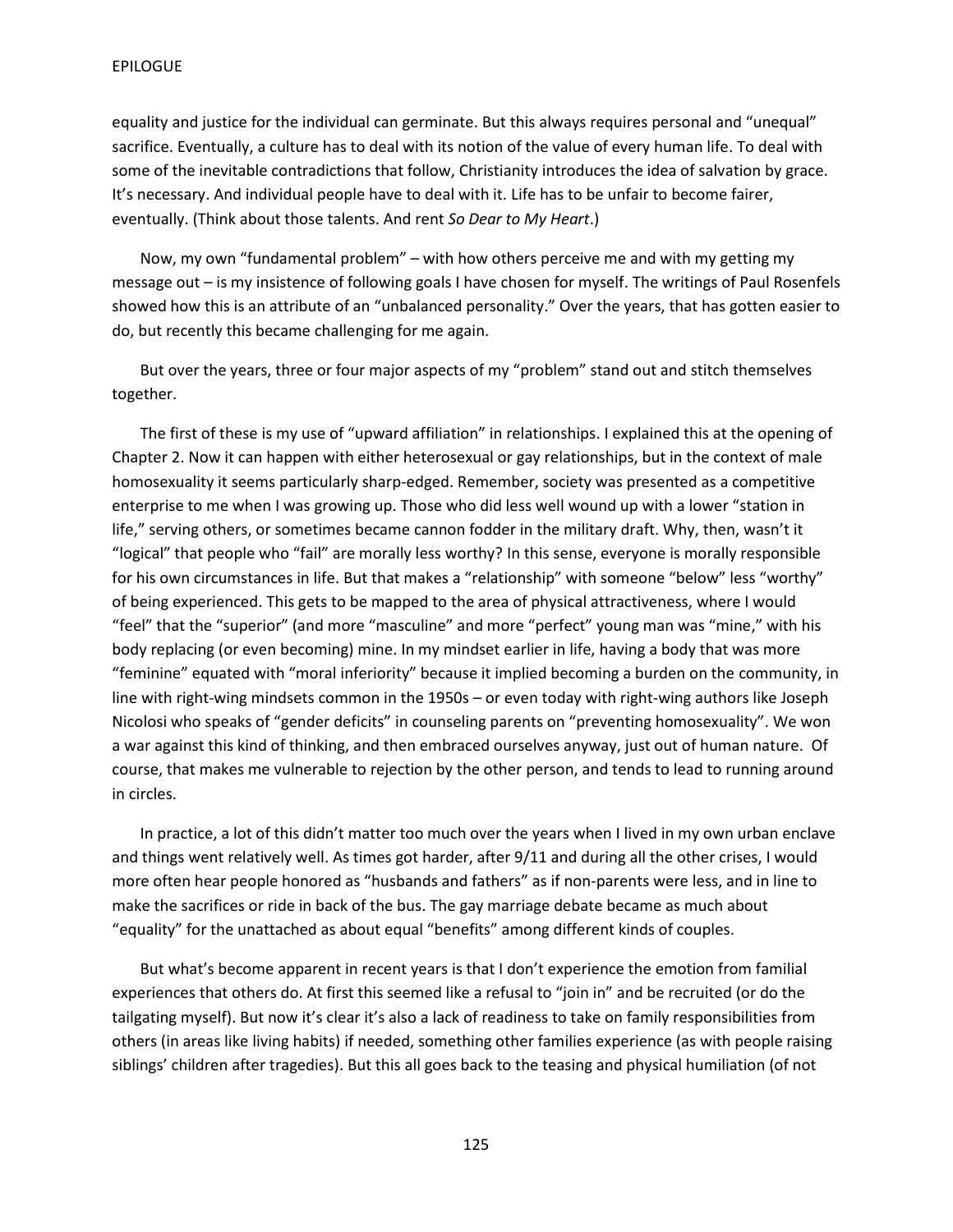having a good enough "body") in early interpersonal relations as a boy, all of which would make adult relationships with women a sham.

It's apparent that the "hyper-competitiveness" demanded of young men (when I was raised) risked an unsurmountable contradiction. If I were to be humiliated and be brought low, I couldn't be allowed to turn around and give other marginal young men in my cohort (as in college dorms) confidence that they could expect to be successful with women either, leading to a vicious cycle. The value system I grew up with desperately wanted this kind of reassurance from me despite my past competitive problems, and I could no longer give it to them.

It's easy to "hide" behind supposed moral strictures in order not to feel unwelcome emotions, as for unattractive people. But does what you "feel" really matter? Is it what you do? You may not do enough for others if you don't get an emotional reward. It remains more comfortable to stay aloof.

It may be Rick Warren (not Pat Robertson, in the last chapter) who "gets it right" when he says (in his book *The Purpose-Driven Life*) that people have to learn "it's not about you" (or just about you) before they can put affection for and fellowship with others in the right place, and then be able to create and keep a marital relationship that can stand the tests of hardship and age – and then (without a sense of "humiliation") be prepared to extend some of this to others even outside of a partnership relationship as needed by "living in a community." My whole track in life could be seen as taking me away from the community resource pool if needed. I had my musical and partial intellectual gifts but, for whatever reason (epigenetics or maybe even boyhood measles), not enough room in my brain for everything, at least not without a lot of sacrifice.

The second part of my "problem" was that I tended to demand a high profile for my views (on "personal responsibility," especially in areas like taking on too much mortgage debt) when I hadn't taken on the risk or responsibility that others have assumed by marrying and having children. On my blogs, I have called this general problem "The Privilege of Being Listened To" and "Paying Your Dues." It's dangerous to depend on the unseen sacrifices of others, especially those who do risky or dirty jobs one can't do oneself (money and bitcoins shouldn't alone soften your hands). Yet, it seemed for years that I could be very effective by playing the role of "journalist – columnist – alien anthropologist". It was my tendency for observation and transmission of what I witnessed that changed my own perception of personal freedom, away from just privacy and being left alone, and even from equality, to something much more tied to a common future where I really belonged. Sometimes I got feedback saying that my style of maverick public speech, outside the discipline of solidarity, could tempt less scrupulous politicians to take my dares, maybe overseas, or maybe in the US where I've even been told that my calling attention to largely unknown filial responsibility laws could cause them to be enforced!

Here comes the "Third Part": All of this can be foreclosed by the possibility of major disruption by circumstances beyond my control. That's become more apparent in the years since 9/11, with many natural and man-made disasters, including Katrina, financial crises, and the like. All of these invoke continuing questions of sustainability, and whether "hyper-individualism" is driving society to live beyond its means, or to antagonize potential enemies around the world and at least give them excuses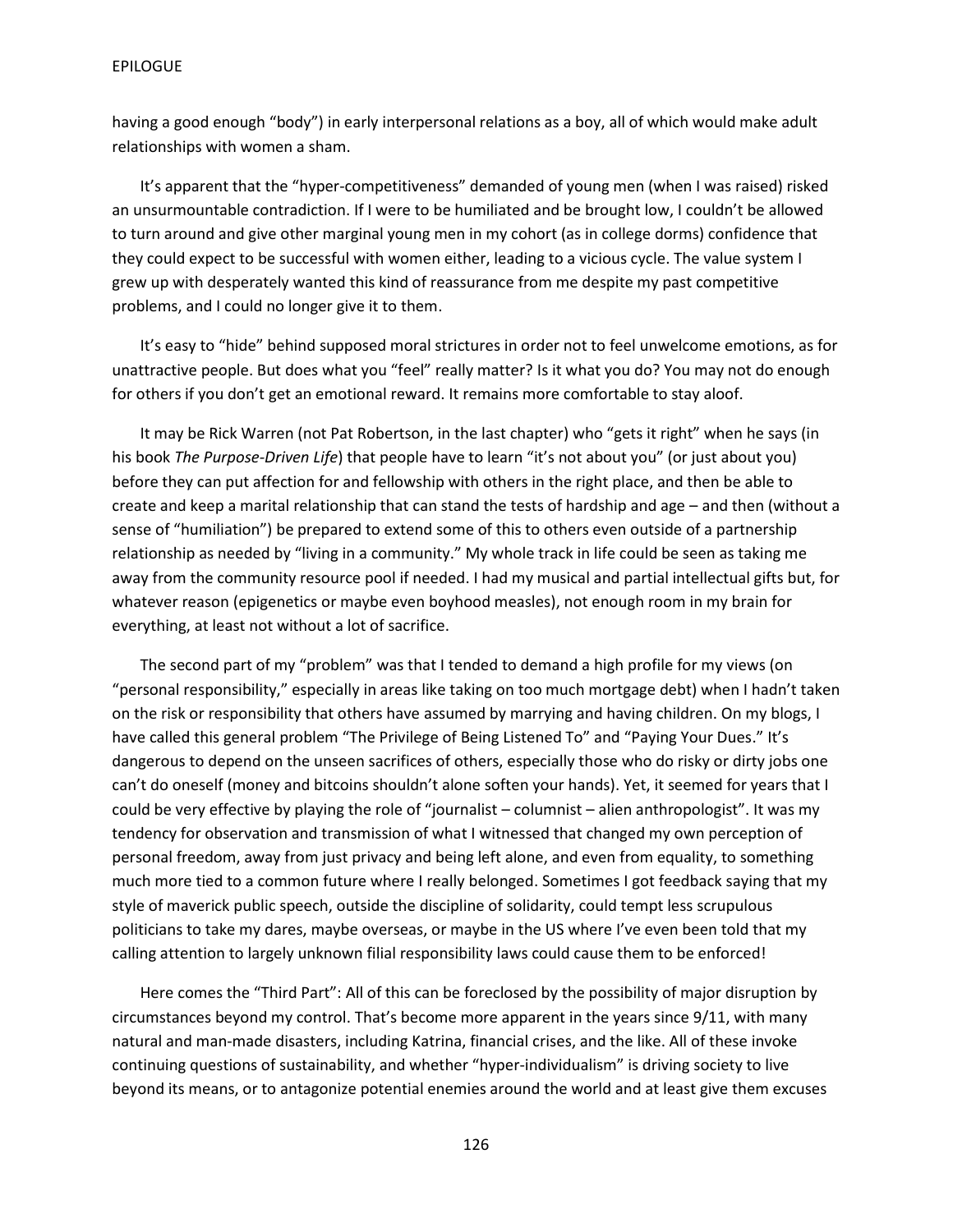to complain that they are "exploited" (in the matter of low-wage workers overseas, they certainly are). In this regard, earlier catastrophes like the sudden eruption of AIDS in the 1980s all seemed like examples of a basic principle: as patterns of social behavior change, huge and novel problems and threats can occur suddenly. One could say that about agricultural practices, international travel, and pandemics.

Personally, I have found that coercion or force does affect my thought processes. Coercion involves threat, and the possibility of giving up my own direction and accepting that of others. In the past, this could be avoided by care in my own work, because a lot of my work was done essentially alone and the premium was on accuracy and repeated dependability. (That raised its own issues, related sometimes to lack of immediate attentiveness and compulsiveness, but all of this relates back to earlier periods of coercion, I now believe.) Even if the circumstances of my mother's passing have left me much better off than they might have, I can certainly imagine how catastrophe can occur. And I can imagine the forced bargaining that would follow – to step up and become a role model for OPC, other people's children – when I was never competitive enough to have my own.

In fact, a lot of the value of my writings goes beyond just "warning people" of how catastrophe could occur, to what we can do to prevent it. There are numerous dangers that have been little discussed – such as coronal mass ejections (from geomagnetic storms related to gigantic solar flares or "space weather"), or EMP attacks by indignant terrorists (events which don't require nuclear weapons and can be targeted and localized, as pointed out as early as pre-9/11 2001 by *Popular Science* and in a 2013 book *A Nation Forsaken* by Michael Maloof), or lesser-known potential natural disasters like an avalanche in the Cumbre Vieja volcanoes across the Atlantic, possibly creating East Coast tsunamis several hundred feet high. There are things that could be done to prevent some of the possibilities, just as with pandemics. But I have to face the one reason that "doomsday" would be so problematic for me is that I don't find much point in forming intimate relationships just so that a "family" survives. I have nothing to offer the world of "doomsday preppers." The whole notion that we can presume stability and live out of "psychological surplus" (as developed by Paul Rosenfels, as I discussed in the first book) now seems unrealistic. In real life, adaptive needs drive a lot of need for real relationships.

Of course, there are personal dangers, too, mainly medical, as anyone gets older. In the past, we tended to accept that we wouldn't live a long time once we had major problems. Now, we can treat things and keep ourselves alive longer, but only if we offer one another much more compassion than in the past. This completely transcends the highly personalized notion of "personal responsibility" developed in the past few decades. So I think my writings should prod people to reconsider our "social contract" – how we will strike the right balance between individual and common goals, without any more government than necessary. One of the most "obvious" challenges will be demographic – maintaining reverence for human life as people live longer and become dependent longer. That probably means that "responsibility for others" (both the elderly and other people's children) becomes a positive expectation (as it once was), not just an avoidance of having babies outside of marriage.

As my own life experience started, I was struck by competitiveness, which migrated into a kind of expressive individualism, and a loss of sense that the point of a lot of these "sports" exercises in youth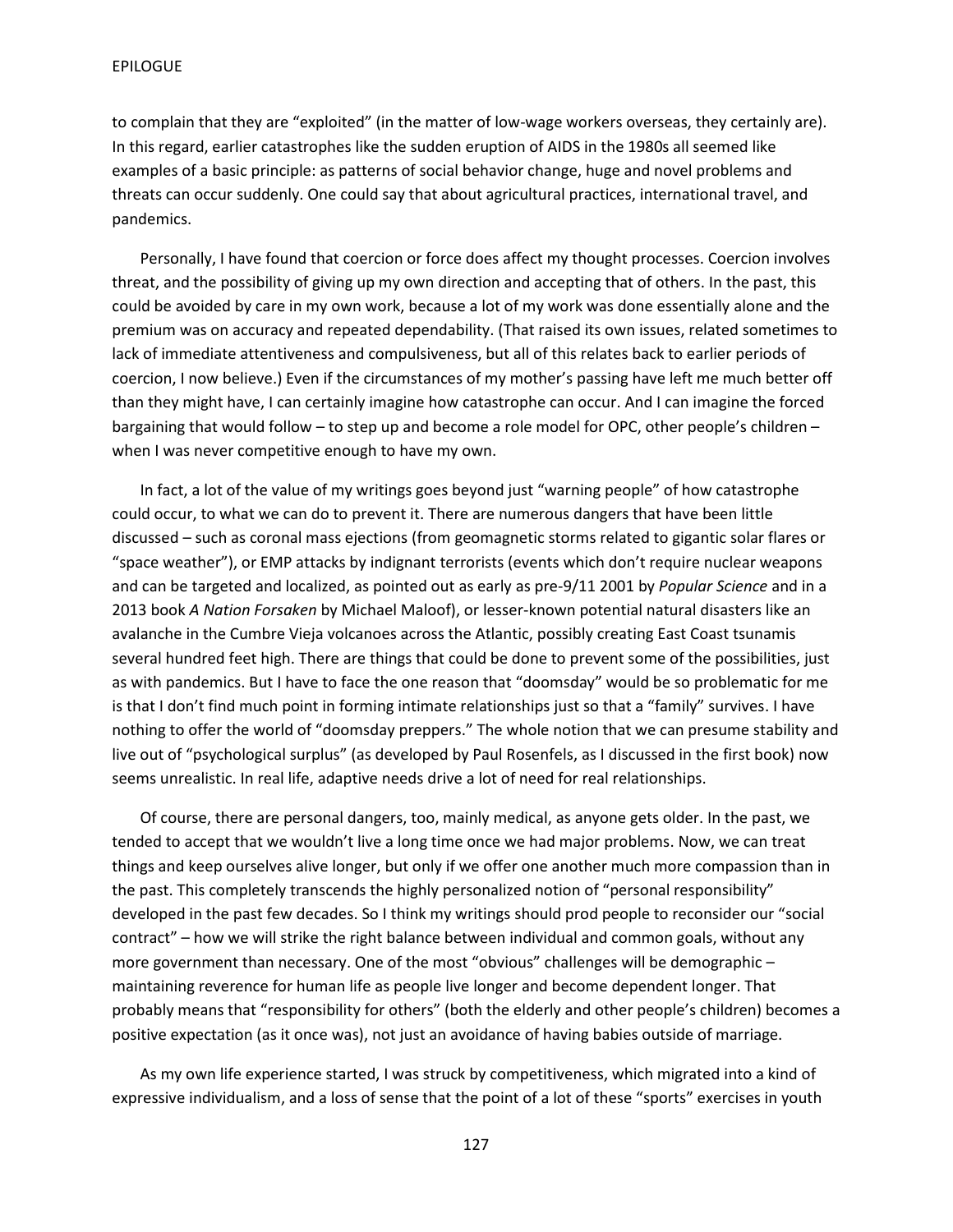was to learn team play (even down to sacrifice bunts in baseball). I came to view people as I saw them physically, as did our culture. In more recent years, we have again been reminded that good or bad fortune makes a lot of difference, especially when the global climate that grows more unstable possibly because people don't cooperate to the extent necessary. Earlier generations accepted the inevitability of hardships as part of a family or community's evolution, and dealing with this was something parents expected to pass down through families; that process has held much less sway in recent years. Instead, my own life migrated into an exercise in preventing all possible mistakes, partly because I was "alone," but also because of the kind of work I did. Yet, I depend on the kind of people who can live on the Gulf Coast or in a wildfire zone, lose everything, and rebuild – together with others committed in a family.

I would even say that some scenarios (nuclear terrorism, to give an outlier example) could leave a society for which I have nothing to contribute and would not want to live in. And some medical scenarios, with extreme measures in terms of bypass surgeries and transplants to prolong life that may not be very "productive," would not be appropriate for me, as I cannot command or give familial affection very well in such novel circumstances. Is this a bad place to be?

One can ask again, however, what is the point of all this "talk" (or Pharisee-speech) if I am not prepared or "willing" to be close to people who "need" me or would actually benefit from my example. This fourth question is not easy to answer. I can suggest, however, that love or charity  $-$  in the best sense of the New Testament – is not something we ration by giving away our "allowance" or time online. We do the best we can with our own talents or "gifts of the spirit" and some of that time does need to be alone. It makes more sense, for example, to finish my music and get it into professional shape so that I or someone else could play it in an assisted living center program, than just to give up my time to others who really don't benefit that much, and never finish my own work. But if they do benefit from personal contact from me, I should get something rewarding out of the interaction.

Because of the experience of coercion, and the prodding sometimes to settle for selling other people's causes, I've come to understand the extreme negativity – even nihilism – in some parts of the world, even if I would condemn what some people actually do. I can imagine now the outrage someone could feel over the "contamination" of his religious heritage by foreign forces, enough to the point that, even if spoiled, he thinks the world is no longer "worth" living in. (Yup, sounds cowardly, doesn't it!) I can see how a psychopath could want others to "learn a lesson" about their own hidden exploitation of others, even at the cost of one's own freedom or life. I'm sane enough not to follow this kind of action myself, but I do see how it has happened to others, and it is frightening. And a lot of it happens because of aggression by others. Christianity has something to offer here (above the calls of other religions for some kind of collective focus under the authority of God): the necessity of grace, and forgiveness. For when people think they are completely on their own, they wind up paying for the sins of others anyway.

I'd mention here a particular concept, **expropriation**. It's closely connected to sacrifice. The prospect of it, going unanswered, can be particularly galling. I would see the failure of the government or anyone else to pay a debt already incurred to me (and I regard most of my Social Security FICA contributions as a debt to me), and particularly its possible repudiation – as a kind of expropriation. I do not view reasonable taxes of an ordinary nature, or even an increase in them to meet the debt crisis, however, as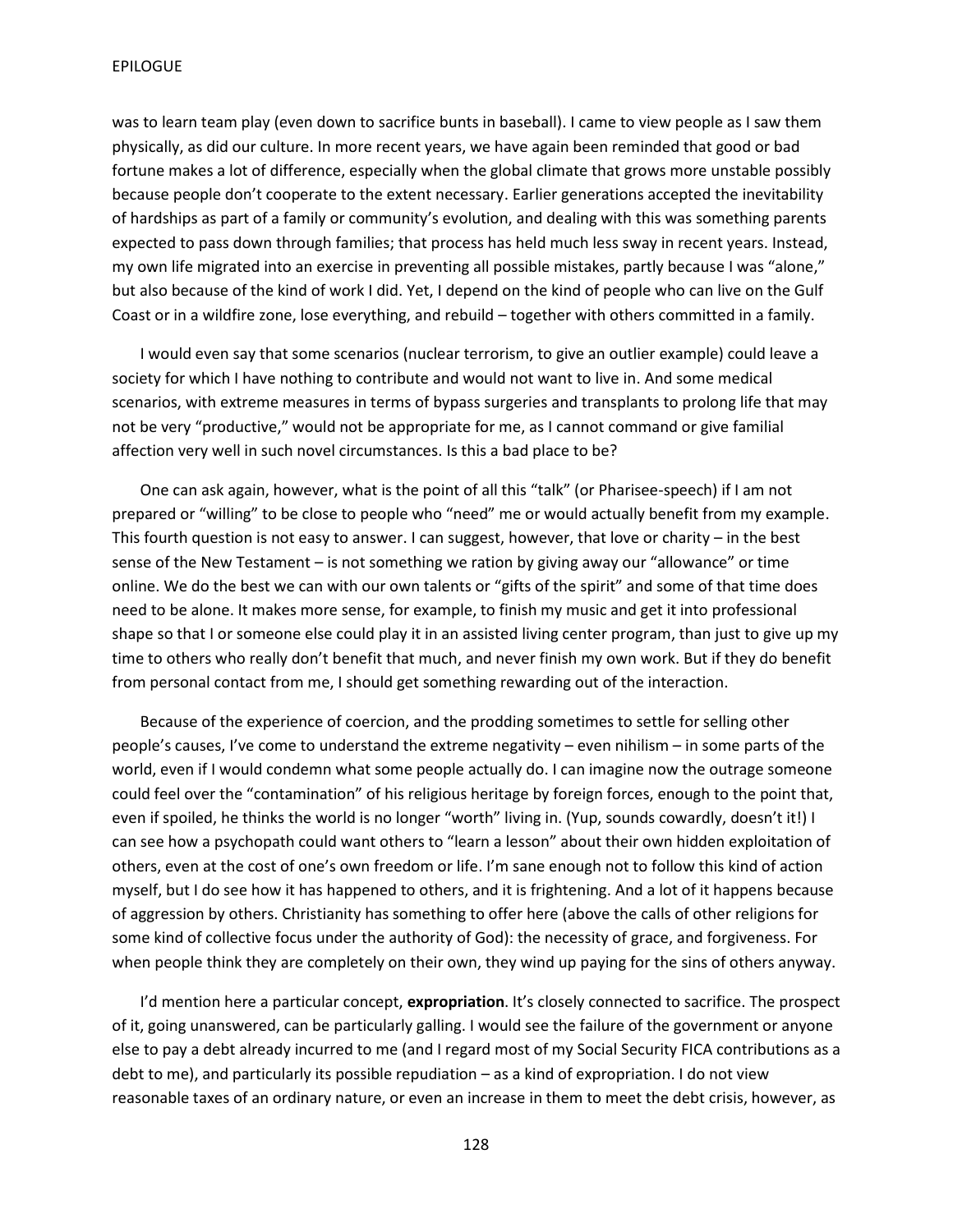"takings." I differ from some in the "Tea Party" in this regard. But I regard crime as expropriation, particularly when committed by those with nothing to lose, and I would see conscription that way now. The political right sees "Obamacare" as a kind of expropriation or government-sponsored Robin Hoodplaying, making the healthy pay more to help the unhealthy (whether by misfortune or misbehavior). But, in a society that values human life, the alternative is more pressure on individuals to sacrifice on their own to take care of others.

During the past decade, I have been surprised by the way others have served up interpersonal challenges as if they were knuckleballs. Since I am public, as noted, my "indifference" (unwillingness to pander) to some people, formerly not so noteworthy during those couple of decades where marriage and family had become a matter of "private choice," and my tendency to reduce my view of people to moral computations, becomes viewed as aggression, and my speech sometimes comes across as intended to show others up, as if others really will fail if reminded of the possibility. I'd say, not really: I think there's a lot we need to understand if we're going to make it, after I'm "gone." Yes, it would be easier to offer communal intimacies to others if I had generated my own family. Nature values diversity just as it follows (and then extends, in psychological areas) some basic patterns, so a family could come from a same-sex pairing, even if that doesn't support a backup of someone else's child's "birthright" to a particular kind of family. But was I too self-absorbed with my own peculiar "talents" to have a family at all, and get back in the game in middle innings? Phillip Longman (*The Empty Cradle*) may have a point. The truth is, I need to accomplish my own thing, to be good for anyone "interpersonally," and that means content creation, journaling, and music. Yes, I do like "keeping them honest." I could even imagine doing this on my own show.

There's one more thing about coercion: it seems to be part of our politics. It typically grows first in tribal or religious groups, to protect the sustainability of the group, and tends to spread as groups believe they need to impose their "motivation" on others. For a time it seems ineluctable, and tends to break down as more people become convinced of its irrationality. Nevertheless, the concept that individuals need to become attentive to others for some larger "common good" keeps alive the idea of what commitments need to be expected of everyone. The notion that non-conforming individuals could adversely affect other mechanisms in "the common good" has become more credible with the selfpromotion that can occur with the Internet. You learn that compassion becomes more important than deciding what the "rules" (which could have come from a radical religious source) say. All of this makes up the "alternative minimum tax" in the world of karma and personal morality.

History teaches us repeatedly that authoritarian politicians often make a lot of "common" goals and like to scapegoat those who are "different" as moochers on tribal or national stability. Russia's Vladimir Putin (actually willing to blame gays for national fertility, as if everyone – especially women – owes their potential procreation to society) is only the latest example. In the US, some "evangelical" leaders preach the "natural family" as a tool for the communal socialization of everyone, obviously to the advantage of the socially or politically powerful. Nevertheless, from an individual's own moral perspective, the ability to meet the real needs of others, even when it compels an irregular sacrifice, matters. Some things need to get done, so if government doesn't, individual people need to feel the necessary incentives to do them, sometimes motivated more directly within family groupings where real needs can be directly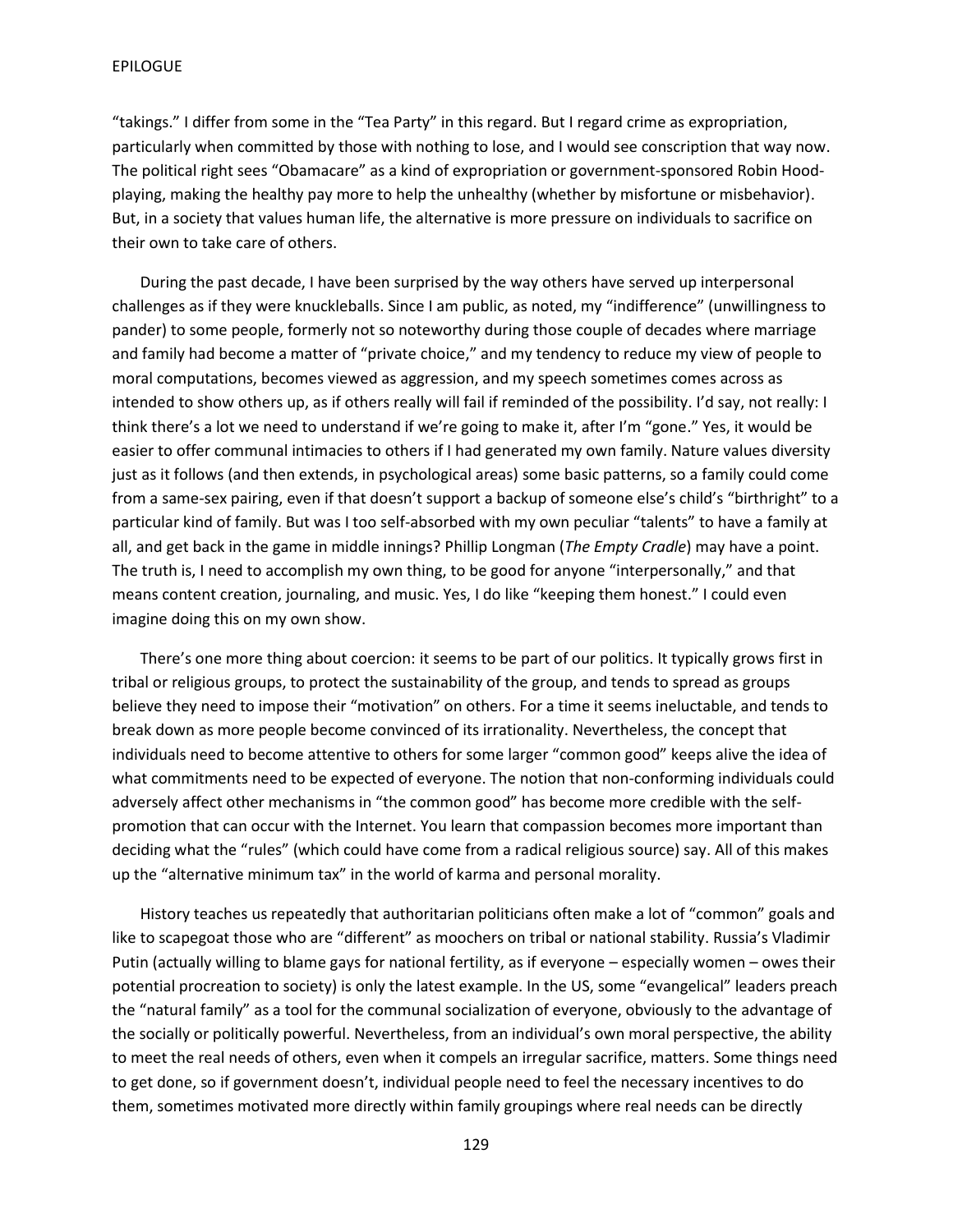seen. True, there is a gap between taking care of your own and responding to real need beyond the family, and (historically) many families don't bridge it, but real caring probably has to be learned at home first before going on the road. "Your" own expression only means something when it reaches others, so by logic you would need to "love" them, whatever their immediate shortcomings. Lack of purpose, along with the threat of coercion from those who really need attention, tends to create personal problems in impulse control. True, it's wonderful not to experience jealousy or covetousness.

It is reasonable to say that "inalienable rights" go along with "unavoidable responsibility" for others – in part because there is so much entropy and luck involved. In recent years, there has been plenty of talk of "almost compulsory" national service, to give everyone a sense of what it is like to sustain liberty and share its risks – although that might sustain bureaucracy. You wouldn't have to restrict it to young adults (actually, even back in the 1950s, people sometimes spoke of "taxes on time," outside the monetary system). This would lead in a big way to more emphasis on complementarity in personal associations. This sort of thinking certainly reflects Rick Warren's "It's not about you" (or "purposedriven") idea of ethics and values, as being much less about choice, personal expression, and our own individual identities than we have gotten used to believing in.

As I get older, and can see the "other shore of endless worlds" appearing, I do wonder what happens at passing. Why am I "me" and not someone else, maybe living in Somalia? Is it my karma? Even given mathematical arguments about the total number of people who have ever lived, it seems to me that the "soul" is a basic object in physics or cosmology, and cannot be destroyed. Maybe the laws of entropy and thermodynamics apply. As I already noted, I can say that I do not think I would try to survive certain catastrophes, or accept radical medical intervention of some kinds (like organ transplants or mutilative surgeries), and I may not get all the desperate medical care at end of life that others expect, especially those with kids. (My financial planners got me to purchase a "single premium" longterm care product, which sounds like a moral obligation on my part.) But it may be dangerous to "bargain away" my last period of life, as disheartening as I think my mother's experience was. We really don't know what happens at the end. Maybe one stays in one's last moment for eternity – as if the progress of space-time locks up – like a dream one cannot wake up from (that little top in the movie *Inception* keeps spinning). Or maybe I would wake up on another planet, maybe in this galaxy or maybe in another universe, in another world's equivalent of Somalia here. The climb back might be unattainable.

There was a curious irony about my distance from others. It fills a complete circle, starting with the disinclination to meet some real needs of others, in an environment that appeared driven by religious righteousness; yet my own need for upward affiliation was driven by my own extract of righteousness. Yes, helping others works when "what I do" works, but it should matter personally that a specific person ("living soul" as my father used to say) benefits or is affected or not. I don't tune into that because I didn't start my own family – or is it the other way around, the classic "chicken and egg" problem?

In sum, what are the "rules" for someone like me? Here's a compact take on the question. I wind up with a definite sense of what is expected of someone in my "position" or "situation." The rules are like this: Accept the fact that "you" depend on others in ways you don't see. Don't draw undue attention to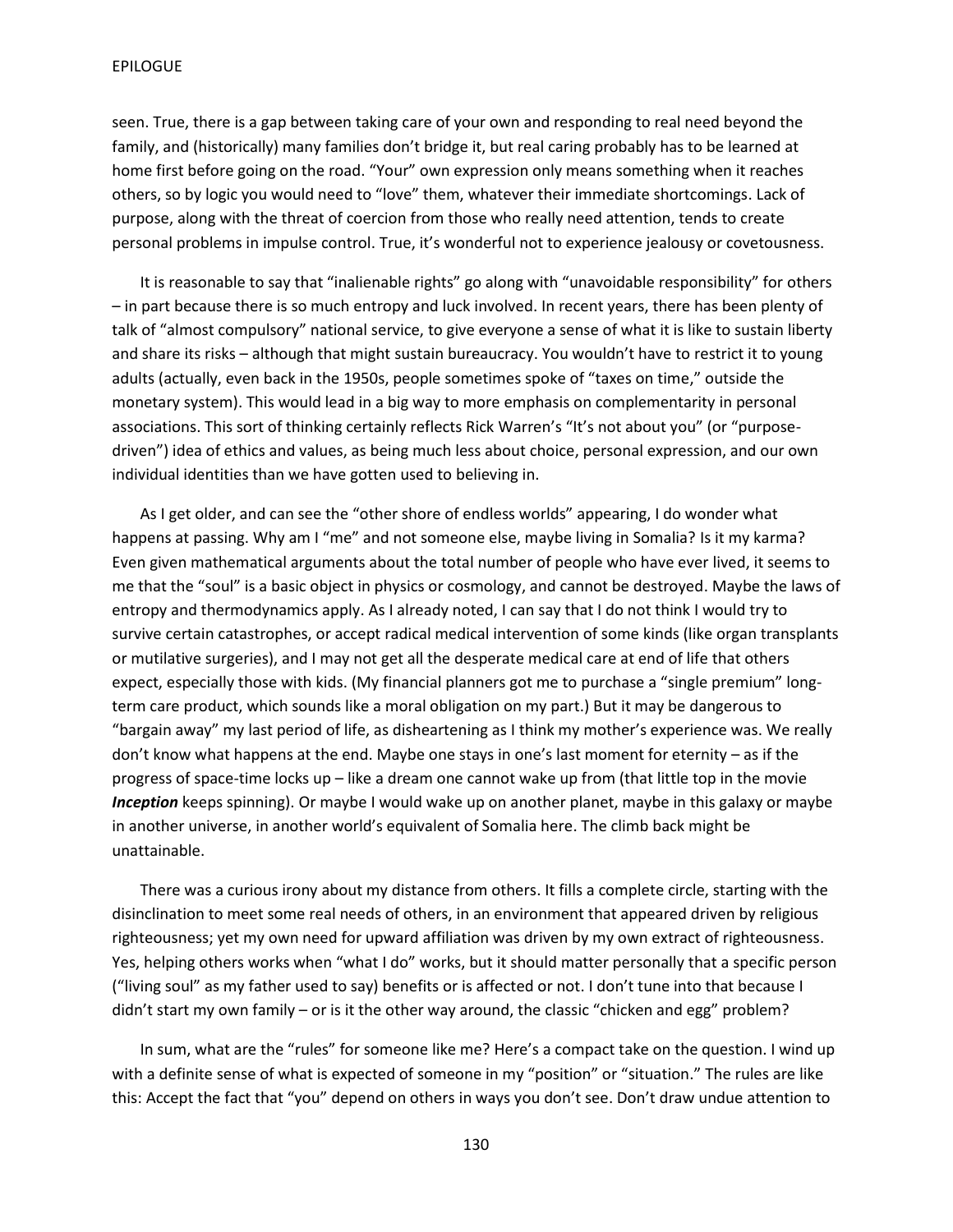yourself. Do what others want. Don't make too much of your own ideas or plans. (I wonder, if my own "purpose" isn't respected, why should I be around or be loved? But watch what happens next.) Since "we" loved you, then learn to love others whom you might otherwise perceive as "beneath" you – and find satisfaction in doing so. Don't look upward too much. Outside family or tribe, "ocelot" heroes have clay feet. (Well, I saw, I already learned to beware of the hairless man like Lance Armstrong.) Understand that people who don't look as good or who haven't done as well may have been genuinely unlucky, with regard to some circumstance that they had no power to prevent. Don't indulge in your fantasy or dream world, enter the world of real life. Learn to take care of others, using gender-appropriate skills as much as possible, and let it mean something to you (and be prepared to sacrifice, because others do, in their own ways). Eventually, even if you didn't grow up wanting kids, you'll be able to marry and have children and have a little Cape Cod-cottage domain around you (although maybe in someone else's model railroad!) Most of all, realize it isn't about you (out of Rick Warren), or that you may not matter as much as you want to – you may have to accept the idea that it will be your descendants who can amount to something publicly or globally. It "isn't about you," it's about "shared goals," governed in granularity by the "natural family." You can't remain an adolescent forever. You have to live through all your stages of life, like everybody else.

This sure sounds like swallowing (and not retching on) some humble pie. It is also an "alternate universe" of morality, the "other side" of a chemistry equation to be balanced, self-evident in older generations but rather forgotten today. Of course, it opens people to the abuse of authoritarian leadership, which may need to have some sense of earned or deserved superiority ratified. But it does recognize that you need cohesion and leadership, or your clan might not make it at all. "Societies," tribes, families, and countries are used to the idea that they need to demand loyalty from everyone in order to have futures at all. They see "freedom" in terms of freedom of their "tribes" from rules by overlords or bigger authorities above them; but within their ranks they expect altruism, eusociality, a kind of local "Marxism," and a willingness of the individual to maintain a bearing on the real needs of the group – all as a matter of ultimate "fairness" – everybody takes turns with the risk of personalized sacrifice. Their concerns can be legitimate, and place the "sensitive" individual in the position of being forced to give up self for the larger goal of survival of the group. An individual person – like me – might not want to continue living in such a situation. I can't imagine, for example, having wanted to survive the Holocaust to set up a Zionist state that seizes property based on Biblical claims, but I understand why some people think this is necessary. In my own life, I was able to make a separate peace or truce with this kind of demand – in large part by exiling for long times into a separate world and "watching" – but that isn't possible for everyone, and double lives are becoming experiences of the past. I can understand why some people, faced with such crises, choose not to go on.

It seems that "social conservatives" imagine a moral development process that begins with learning to "**step up**" for others as a sign that you are part of the group (especially family) as well as your own person, even when variable sacrifice results (especially relevant for the constitutionally or even biologically "different"). Moral normality requires that everyone have their own "skin in the game" of the whole group. The process might well be driven as much by market and informal social pressures as the law. That leads, in their minds, to the need to have a marital relationship complete with one's own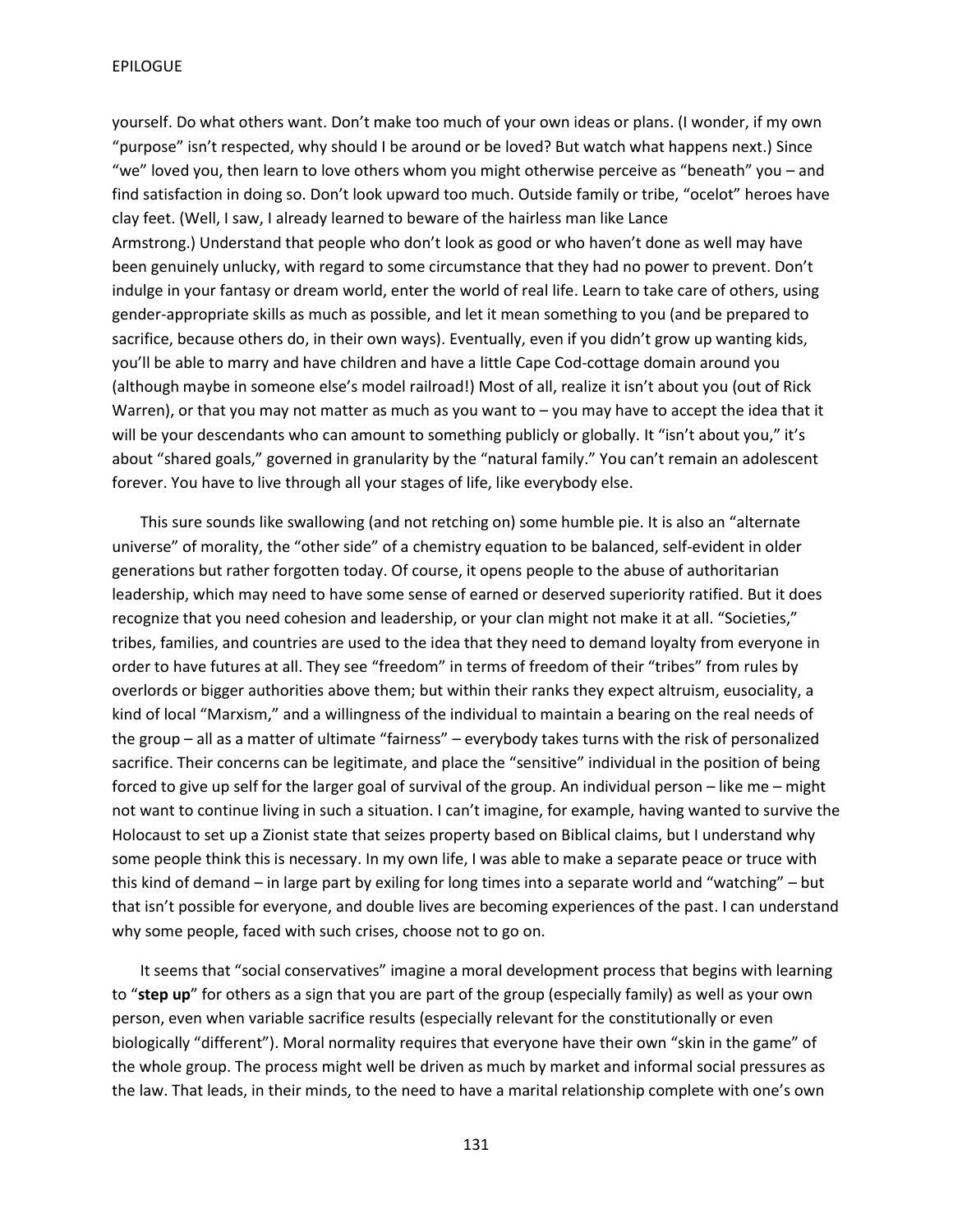kids. In fact, by contraposition, refusing to participate in continuing the family is seen as tantamount to treason. It's easier for everyone to make the painful growth steps of socialization if everyone else has to – but there's no way to enforce such a notion without hypocrisy. Back around 1996, in an early online essay, I had written that "honor" is morality's "Third Normal Form." But the "lower numbered" normal forms certainly involve shared goals, sacrifice, and motivation by complementarity. If you don't step up when your bungee jump line drops, you forfeit the right to ever be recognized as a victim.

What I'm really cogitating is how those of us who think we are a bit "special" should behave, even when "nobody is looking" (that was "honor"). This is not a call for more laws or court opinions, but of course these concerns can affect policy (such as the marriage issue). They can also warn us to take better care of our infrastructure (including the environment of this planet). I think we are in a world where **asymmetry** matters more than it ever did before, and what normally obscure and previously "powerless" individuals do on their own really "counts." Failure of some of us to do so can further provoke social disorder and indignation, leading to seeing more people unwilling to play by the "rules" (because they don't think anything is "fair" and don't see others "paying their dues") and lashing out in ways that amount to declaring war on decent civilization. I even have to contemplate the idea that becoming crippled by the criminal, combative, or indignant violent acts of another could be harder to take than failing at my own hand, which is of course possible. I have thought that, at least in my case, were my end to come because of someone else's indignation or warfare, personal commemoration and celebrative reception would not be appropriate; it would not be a time for others to make themselves feel "all right." In a sense, loss is exactly what it is, and there are no victims, just casualties. As I noted in the previous chapter, my own life of experience on this planet is finite, and it is certainly beyond half over.

I do have the impression that people believe that lifelong "marriage" and concomitant personal investment in children and future generations is essential for everyone and is supposed to require sacrifice from absolutely everyone, even if for someone like me the "sacrifice" would be unusual. There is a certain resignation in such a belief; but I have always felt that others assumed that if I stood back and watched while somebody else "did it," I would leave something inherently challenging for others to do and therefore was taking advantage of them.

Over the past 15 years, since I wrote my first book and entered into self-publishing, there has developed enormous progress in "equal rights for gays" in an abstract sense (capitulating in President Obama's 2013 Inauguration Day speech when he equated Selma to Stonewall). Sometimes, my own life went in a backwards direction, toward less freedom, as during the eldercare period. I had to face the idea that I don't believe in "**victims**," even if I am one. And I had to accept the idea that sometimes I cannot save "you" physically or competitively, even if that makes me look like a social coward. My own personal experience, even since entering publishing, is to get the impression that I'm "supposed" to give up my own voice, and use my own "professional" background now to sell things in order to support others, and face the same risks and stake as everyone else, even if I have much less inner passion. I cannot bring myself to hawk someone else's goals just to prove my humanity. It does strike me that the idea of "common good" is predicated on a notion, "I can do the right thing if I know everybody else